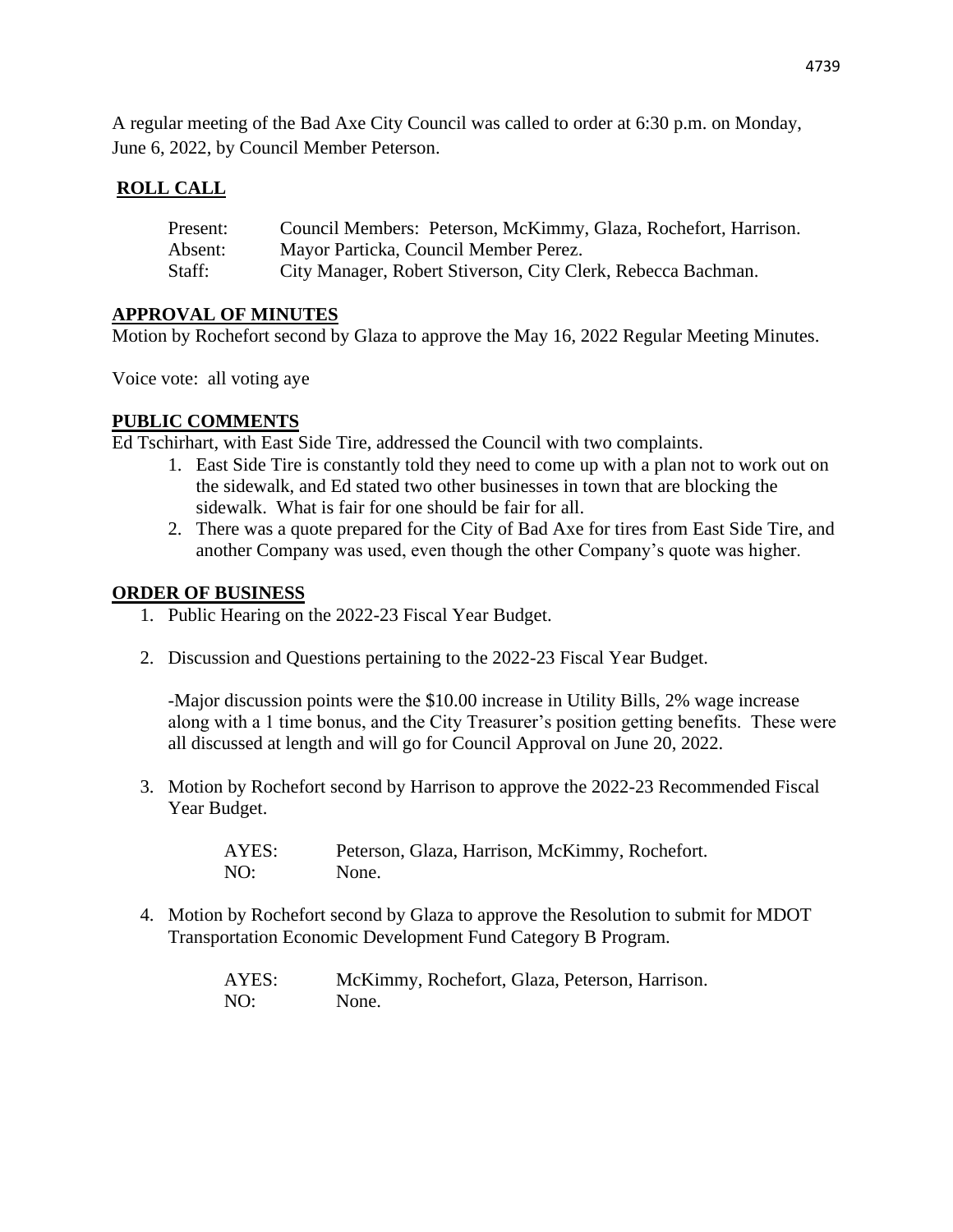- 4740
- 5. Motion by Rochefort second by Harrison to approve the MML Liability and Property Pool Insurance for the City of Bad Axe, in the amount of \$60,443.00.

| AYES: | Peterson, Rochefort, Glaza, Harrison, McKimmy. |
|-------|------------------------------------------------|
| NO:   | None.                                          |

6. Motion by Peterson second by Rochefort to approve the renewal of the MML Workers' Comp Fund for the City of Bad Axe, in the amount of \$10,755.00.

> AYES: Glaza, Rochefort, Harrison, Peterson, McKimmy. NO: None.

7. Motion by Rochefort second by Harrison to approve the purchase of (3) AEDs, for the Police Department, in the amount of \$7,245.94.

> AYES: Harrison, Peterson, Rochefort, Glaza, McKimmy. NO: None.

8. Motion by Harrison second by Glaza to sell the 2010 Ford F150 as is.

| AYES: | Rochefort, Harrison, Glaza, Peterson, McKimmy. |
|-------|------------------------------------------------|
| NO:   | None.                                          |

9. Motion by Peterson second by Rochefort to approve filling in the ditch in from of Wilcox Park, in an amount not to exceed \$2,500.00.

> AYES: Harrison, Peterson, Glaza, Rochefort, McKimmy. NO: None.

- 10. Discussed the purchase options of a new fire truck. Council will be made aware of the plans as they develop.
- 11. Motion by Glaza second by Harrison to recommend payment of bills in the amount of \$166,917.97.

-May 17, 2022 -May 24, 2022 -June 1, 2022

AYES: Peterson, McKimmy, Rochefort, Glaza, Harrison. NO: None.

#### **Committee Reports**

# **Mayor and Council Comments**